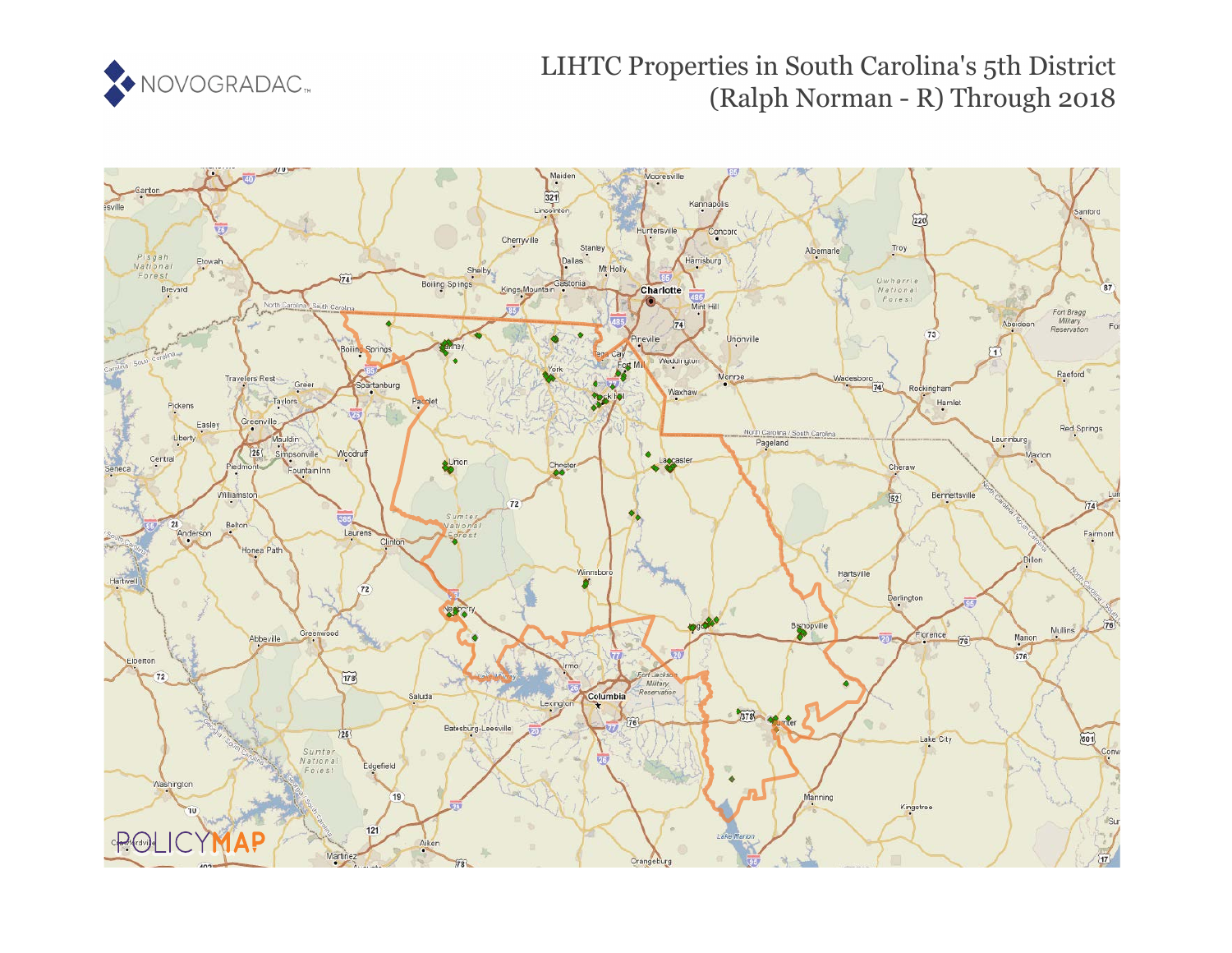| <b>Project Name</b>                                              | <b>Address</b>                                   | <b>City</b>      | <b>State</b> | <b>Zip Code</b> | <b>Nonprofit</b><br><b>Sponsor</b> | <b>Allocation</b><br>Year | <b>Annual</b><br><b>Allocated</b><br><b>Amount</b> | <b>Year Placed</b><br>in Service | <b>Construction Type</b> | <b>Total</b><br><b>Units</b> | Low<br><b>Income</b><br><b>Units</b> | <b>Rent or</b><br><b>Income</b><br><b>Ceiling</b> | <b>Credit</b><br><b>Percentage</b>   | Tax-<br><b>Exempt</b><br><b>Bond</b> | <b>HUD Multi-Family</b><br><b>Financing/Rental</b><br><b>Assistance</b> |
|------------------------------------------------------------------|--------------------------------------------------|------------------|--------------|-----------------|------------------------------------|---------------------------|----------------------------------------------------|----------------------------------|--------------------------|------------------------------|--------------------------------------|---------------------------------------------------|--------------------------------------|--------------------------------------|-------------------------------------------------------------------------|
| <b>WILDWOOD SPRINGS</b><br>(FMRLY CATAWBA<br>POINTE)             | 1129<br>SPRINGDALE<br>RD                         | <b>ROCK HILL</b> | <b>SC</b>    | 29730           |                                    | Insufficient<br>Data      | \$0                                                | Insufficient<br>Data             | Not Indicated            | 144                          | $\bf{0}$                             |                                                   | Not<br>Indicated                     |                                      |                                                                         |
| <b>SALUDA APTS</b>                                               | 100 CULP ST                                      | <b>CHESTER</b>   | ${\rm SC}$   | 29706           | No                                 | 1987                      | \$31,925                                           | 1987                             | <b>New Construction</b>  | 24                           | 24                                   | 60% AMGI                                          | $30$ % present $\,$ No $\,$<br>value |                                      | $\rm No$                                                                |
| 1110 BOOKER ST                                                   | 1110 BOOKER ST ROCK HILL                         |                  | SC           | 29730           | No                                 | 1988                      | \$2,530                                            | 1988                             | <b>New Construction</b>  | $\mathbf{1}$                 | $\mathbf{1}$                         | 60% AMGI                                          | $70\,\%$ present $\,$ No value       |                                      | No                                                                      |
| 1111 HAILE ST                                                    | 1111 HAILE ST                                    | <b>ROCK HILL</b> | ${\rm SC}$   | 29730           | No                                 | 1988                      | \$2,530                                            | 1988                             | <b>New Construction</b>  | <sup>1</sup>                 | $\mathbf{1}$                         | 60% AMGI                                          | 70 % present $\,$ No $\,$<br>value   |                                      | $\mathbf{N}\mathbf{o}$                                                  |
| 1113 HAILE ST                                                    | 1113 HAILE ST ROCK HILL                          |                  | ${\rm SC}$   | 29730           | No                                 | 1988                      | \$2,530                                            | 1988                             | <b>New Construction</b>  | $\mathbf{1}$                 | $\mathbf{1}$                         | 60% AMGI                                          | $70\,\%$ present $\,$ No value       |                                      | $\rm No$                                                                |
| 1114 BOOKER ST                                                   | 1114 BOOKER ST ROCK HILL                         |                  | SC           | 29730           | No                                 | 1988                      | \$2,530                                            | 1988                             | <b>New Construction</b>  | -1                           | $\overline{1}$                       | 60% AMGI                                          | $70$ % present $\,$ No $\,$<br>value |                                      | $\rm No$                                                                |
| 1118 BOOKER ST                                                   | 1118 BOOKER ST ROCK HILL                         |                  | ${\rm SC}$   | 29730           | No                                 | 1988                      | \$2,530                                            | 1988                             | <b>New Construction</b>  | $\mathbf{1}$                 | $\mathbf{1}$                         | 60% AMGI                                          | $70$ % present $\,$ No value         |                                      | No                                                                      |
| 1119 HAILE ST                                                    | 1119 HAILE ST                                    | <b>ROCK HILL</b> | ${\rm SC}$   | 29730           | $\mathbf{No}$                      | 1988                      | \$2,530                                            | 1988                             | <b>New Construction</b>  | -1                           | $\mathbf{1}$                         | 60% AMGI                                          | $70$ % present $\,$ No $\,$<br>value |                                      | $\rm No$                                                                |
| 1122 BOOKER ST                                                   | 1122 BOOKER ST ROCK HILL                         |                  | ${\rm SC}$   | 29730           | No                                 | 1988                      | \$2,530                                            | 1988                             | <b>New Construction</b>  | $\mathbf{1}$                 | $\mathbf{1}$                         | 60% AMGI                                          | $70$ % present $\,$ No value         |                                      | No                                                                      |
| 1123 HAILE ST                                                    | 1123 HAILE ST ROCK HILL                          |                  | ${\rm SC}$   | 29730           | No                                 | 1988                      | \$2,530                                            | 1988                             | <b>New Construction</b>  | <sup>1</sup>                 | $\mathbf{1}$                         | 60% AMGI                                          | $70\,\%$ present $\,$ No value       |                                      | $\mathbf{N}\mathbf{o}$                                                  |
| 1126 BOOKER ST                                                   | 1126 BOOKER ST ROCK HILL                         |                  | SC           | 29730           | No                                 | 1988                      | \$2,530                                            | 1988                             | <b>New Construction</b>  | 1                            | $\mathbf{1}$                         | 60% AMGI                                          | $70$ % present $\,$ No value         |                                      | No                                                                      |
| 1131 HAILE ST                                                    | 1131 HAILE ST                                    | <b>ROCK HILL</b> | ${\rm SC}$   | 29730           | No                                 | 1988                      | \$2,530                                            | 1988                             | <b>New Construction</b>  | <sup>1</sup>                 | $\mathbf{1}$                         | $60\%$ AMGI                                       | 70 % present $\,$ No $\,$<br>value   |                                      | $\rm No$                                                                |
| 1955 GILMORE DR IN<br><b>COLLEGE DOWNS</b><br><b>SUBDIVISION</b> | 1955 GILMORE ROCK HILL<br>$\mathbf{R}\mathbf{D}$ |                  | ${\rm SC}$   | 29730           | No                                 | 1988                      | \$2,486                                            | 1988                             | New Construction         | $\overline{1}$               | $\mathbf{1}$                         | 60% AMGI                                          | $70$ % present $\,$ No value         |                                      | $\rm No$                                                                |
| 1959 GILMORE DR                                                  | 1959 GILMORE<br>RD                               | <b>ROCK HILL</b> | ${\rm sc}$   | 29730           | No                                 | 1988                      | \$2,486                                            | 1988                             | New Construction         | $\blacksquare$               | $\mathbf{1}$                         | 60% AMGI                                          | $70$ % present $\,$ No value         |                                      | No                                                                      |

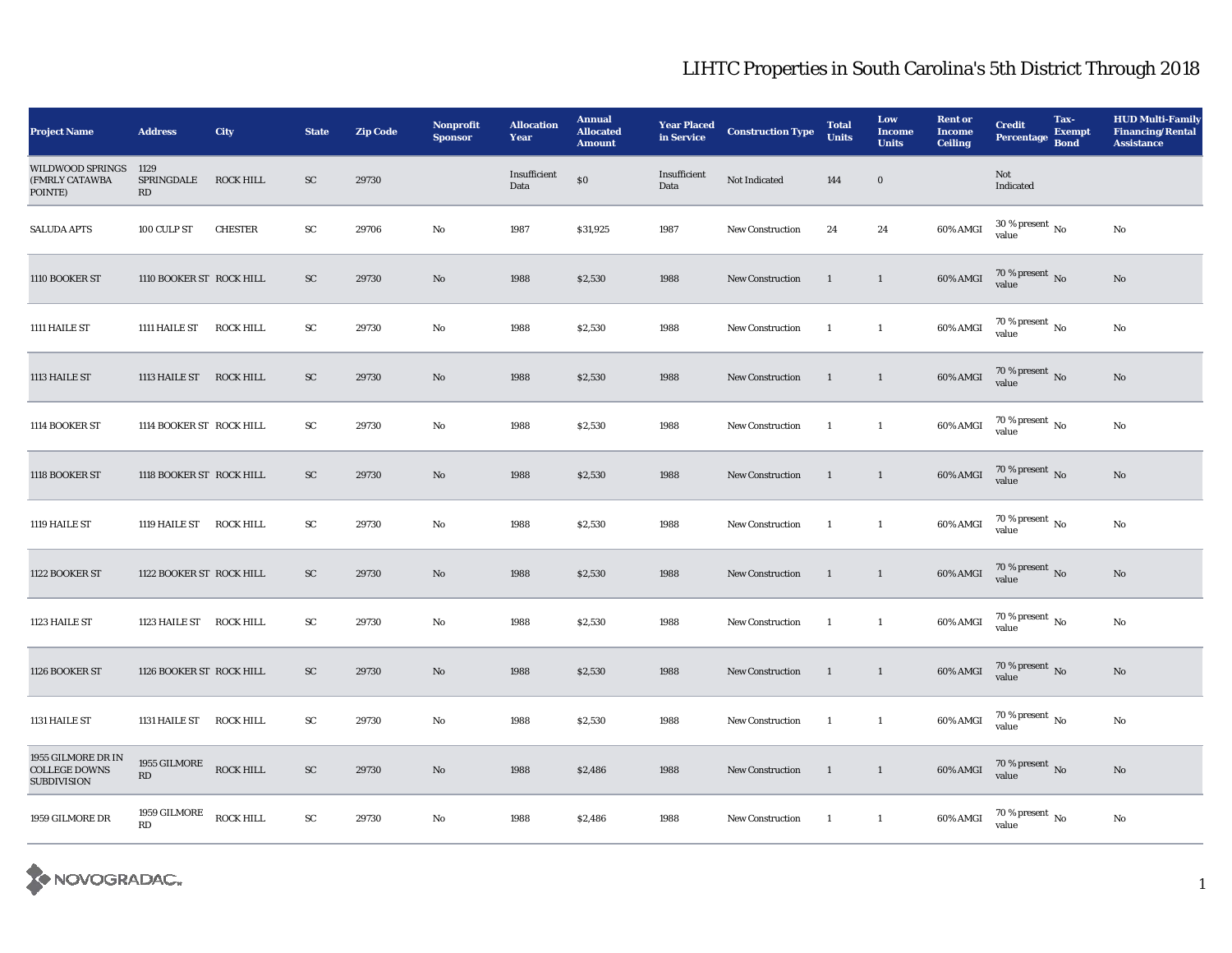| <b>Project Name</b>                                                                            | <b>Address</b>                       | <b>City</b>        | <b>State</b>        | <b>Zip Code</b> | Nonprofit<br><b>Sponsor</b> | <b>Allocation</b><br>Year | <b>Annual</b><br><b>Allocated</b><br><b>Amount</b> | <b>Year Placed</b><br>in Service | <b>Construction Type</b> | <b>Total</b><br><b>Units</b> | Low<br><b>Income</b><br><b>Units</b> | <b>Rent or</b><br><b>Income</b><br><b>Ceiling</b> | <b>Credit</b><br>Percentage Bond   | Tax-<br><b>Exempt</b> | <b>HUD Multi-Family</b><br><b>Financing/Rental</b><br><b>Assistance</b> |
|------------------------------------------------------------------------------------------------|--------------------------------------|--------------------|---------------------|-----------------|-----------------------------|---------------------------|----------------------------------------------------|----------------------------------|--------------------------|------------------------------|--------------------------------------|---------------------------------------------------|------------------------------------|-----------------------|-------------------------------------------------------------------------|
| 1969 GILMORE DR IN<br>COLLEGE DOWNS SUB RD                                                     | $1969~\mathrm{GLMORE}$               | <b>ROCK HILL</b>   | ${\rm SC}$          | 29730           | No                          | 1988                      | \$2,511                                            | 1988                             | <b>New Construction</b>  | $\overline{2}$               | $\boldsymbol{2}$                     | 60% AMGI                                          | $70\,\%$ present $\,$ No value     |                       | $\rm No$                                                                |
| <b>EDGEWOOD APTS</b>                                                                           | 1550 BANKS RD FORT MILL              |                    | SC                  | 29715           | No                          | 1988                      | \$61,887                                           | 1988                             | <b>New Construction</b>  | 48                           | 48                                   | 60% AMGI                                          | 70 % present $\,$ No $\,$<br>value |                       | $\rm No$                                                                |
| <b>OLD HICKORY APTS</b>                                                                        | 1005 HICKORY<br>HILL DR              | <b>LANCASTER</b>   | ${\rm SC}$          | 29720           | No                          | 1988                      | \$43,068                                           | 1988                             | <b>New Construction</b>  | 32                           | $32\,$                               | 60% AMGI                                          | $70\,\%$ present $_{\rm{No}}$      |                       | $\mathbf{N}\mathbf{o}$                                                  |
| <b>VIRGINIA AVENUE</b><br>APTS                                                                 | $202$ N VIRGINIA $\,$ CHESNEE<br>AVE |                    | $\operatorname{SC}$ | 29323           | No                          | 1988                      | \$30,704                                           | 1988                             | <b>New Construction</b>  | $\bf 24$                     | 24                                   | $60\%$ AMGI                                       | 70 % present $\,$ No $\,$<br>value |                       | $\rm No$                                                                |
| <b>CANTERBURY APTS</b>                                                                         | 101<br>CANTERBURY CAMDEN<br>LN       |                    | SC                  | 29020           | No                          | 1989                      | \$56,466                                           | 1989                             | <b>New Construction</b>  | 36                           | 36                                   | 60% AMGI                                          | $70\,\%$ present $\,$ No value     |                       | No                                                                      |
| LAURELWOOD (WINNSI 619 W<br>MOULTRIE ST                                                        |                                      | WINNSBORO          | ${\bf SC}$          | 29180           | No                          | 1989                      | \$49,448                                           | 1989                             | <b>New Construction</b>  | $32\,$                       | $32\,$                               | 60% AMGI                                          | 70 % present $\,$ No $\,$<br>value |                       | $\rm No$                                                                |
| <b>CLOVERLEAF APTS</b>                                                                         | <b>520 S LEE ST</b>                  | <b>BISHOPVILLE</b> | ${\rm SC}$          | 29010           | No                          | 1989                      | \$33,568                                           | 1990                             | <b>New Construction</b>  | 24                           | 24                                   | 60% AMGI                                          | $70\,\%$ present $\,$ No value     |                       | $\rm No$                                                                |
| CLOVERLEAF APTS PHA $^{208}_{\rm{AVE}}$ FAIRVIEW                                               |                                      | <b>BISHOPVILLE</b> | ${\rm SC}$          | 29010           | No                          | 1989                      | \$36,874                                           | 1990                             | <b>New Construction</b>  | 24                           | 24                                   | 60% AMGI                                          | $70\%$ present No<br>value         |                       | $\rm No$                                                                |
| LOCKHART LANE APTS $\begin{array}{cc} 473 \, \text{LOCKHART} \\ \text{LN} \end{array}$ GAFFNEY |                                      |                    | ${\rm SC}$          | 29341           | No                          | 1990                      | \$60,623                                           | 1990                             | <b>New Construction</b>  | 32                           | $32\,$                               | 60% AMGI                                          | $70\,\%$ present $\,$ No value     |                       | $\rm No$                                                                |
| <b>STONEGATE APTS</b>                                                                          | 310 BETHEL ST CLOVER                 |                    | ${\rm SC}$          | 29710           | No                          | 1989                      | \$68,894                                           | 1990                             | <b>New Construction</b>  | 44                           | 44                                   | 60% AMGI                                          | $70\,\%$ present $_{\rm{No}}$      |                       | $\rm No$                                                                |
| WESTWIND VILLAGE<br><b>APTS</b>                                                                | 511 E<br>MONTGOMERY GAFFNEY<br>ST    |                    | ${\rm SC}$          | 29340           | No                          | 1990                      | \$71,942                                           | 1990                             | <b>New Construction</b>  | 44                           | 44                                   | <b>50% AMGI</b>                                   | $70\,\%$ present $\,$ No value     |                       | $\rm No$                                                                |
| RIVERWINDS APTS OF 7 RIVERWINDS<br><b>CAMDEN</b>                                               | ${\rm CT}$                           | <b>CAMDEN</b>      | ${\rm SC}$          | 29020           | No                          | 1990                      | \$71,901                                           | 1991                             | <b>New Construction</b>  | 48                           | 48                                   | 60% AMGI                                          | $70\%$ present No<br>value         |                       | $\rm No$                                                                |
| CHESTERFIELD VILLAS 411<br>OE LANCASTER SC CHESTERFIELD LANCASTER<br>OF LANCASTER, SC          | AVE                                  |                    | ${\rm SC}$          | 29720           | No                          | 1991                      | \$48,647                                           | 1992                             | New Construction         | 32                           | $32\phantom{.0}$                     | 60% AMGI                                          | $70\,\%$ present $\,$ No value     |                       | $\rm No$                                                                |
| <b>CHESTNUT COURT</b><br>APTS (WAS DOUGLAS<br>MANOR)                                           | $618$ DOUGLAS<br><b>ST</b>           | <b>CAMDEN</b>      | ${\rm SC}$          | 29020           | No                          | 1991                      | \$19,690                                           | 1992                             | Acquisition and Rehab 30 |                              | 30                                   | 60% AMGI                                          | 70 % present $\,$ No $\,$<br>value |                       | No                                                                      |

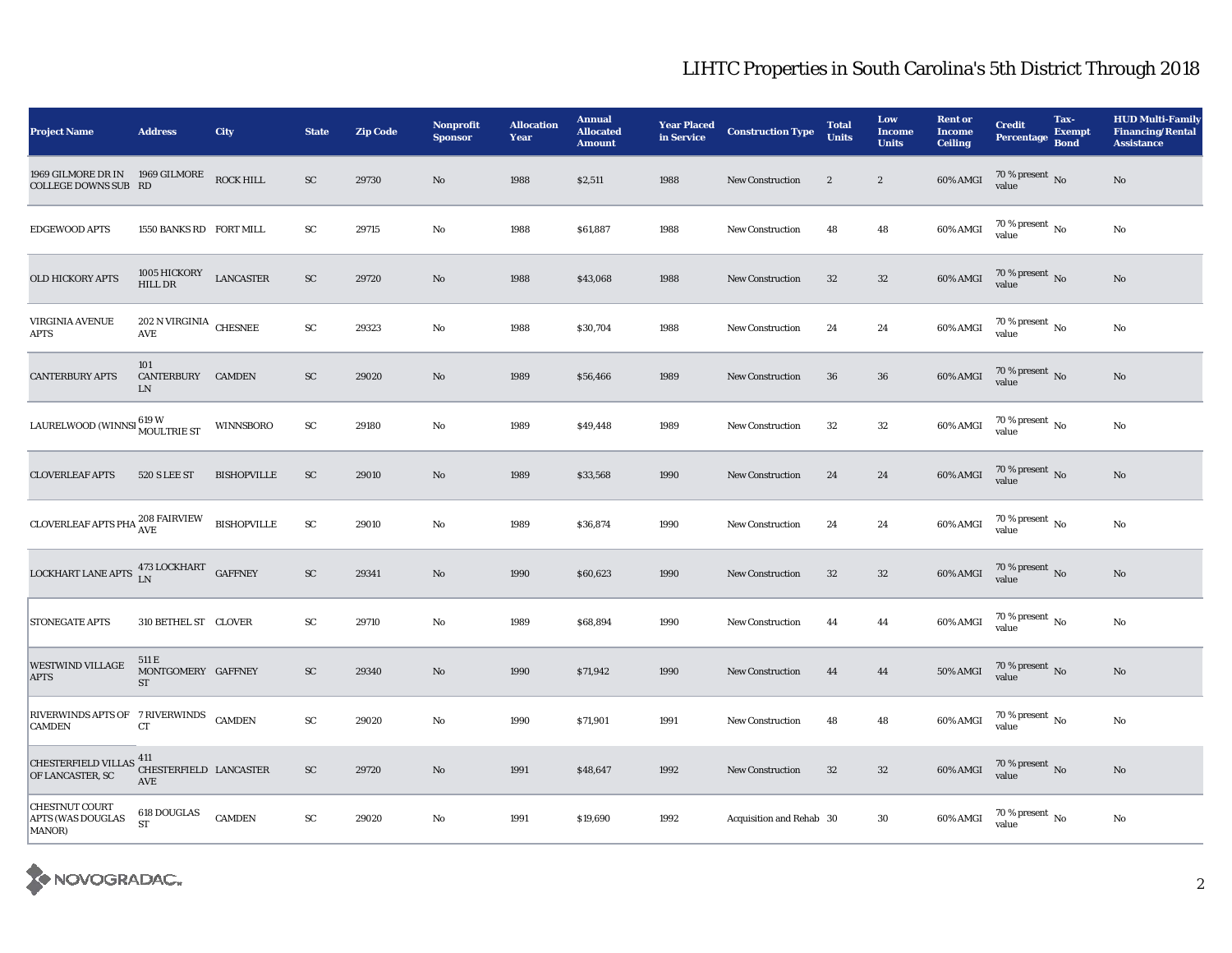| <b>Project Name</b>                             | <b>Address</b>                           | City               | <b>State</b> | <b>Zip Code</b>   | <b>Nonprofit</b><br><b>Sponsor</b> | <b>Allocation</b><br>Year | <b>Annual</b><br><b>Allocated</b><br><b>Amount</b> | <b>Year Placed</b><br>in Service | <b>Construction Type</b> | <b>Total</b><br><b>Units</b> | Low<br><b>Income</b><br><b>Units</b> | <b>Rent or</b><br><b>Income</b><br><b>Ceiling</b> | <b>Credit</b><br><b>Percentage</b>   | Tax-<br><b>Exempt</b><br><b>Bond</b> | <b>HUD Multi-Family</b><br><b>Financing/Rental</b><br><b>Assistance</b> |
|-------------------------------------------------|------------------------------------------|--------------------|--------------|-------------------|------------------------------------|---------------------------|----------------------------------------------------|----------------------------------|--------------------------|------------------------------|--------------------------------------|---------------------------------------------------|--------------------------------------|--------------------------------------|-------------------------------------------------------------------------|
| <b>IVY TERRACE APTS</b>                         | <b>560 S LEE ST</b>                      | <b>BISHOPVILLE</b> | ${\rm SC}$   | 29010             | No                                 | 1991                      | \$62,016                                           | 1992                             | <b>New Construction</b>  | 40                           | 40                                   | 60% AMGI                                          | $70\,\%$ present $\,$ No value       |                                      | $\mathbf{N}\mathbf{o}$                                                  |
| <b>WESTWIND VILLAGE</b><br><b>APTS PHASE II</b> | 523 E<br>MONTGOMERY GAFFNEY<br><b>ST</b> |                    | ${\rm SC}$   | 29340             | No                                 | 1991                      | \$62,672                                           | 1992                             | <b>New Construction</b>  | 40                           | 40                                   | <b>50% AMGI</b>                                   | 70 % present $\,$ No $\,$<br>value   |                                      | No                                                                      |
| MCFADDEN ESTATES                                | $218$ MCFADDEN ROCK HILL<br><b>ST</b>    |                    | ${\rm SC}$   | 29730             | $\mathbf{N}\mathbf{o}$             | 1991                      | \$3,412                                            | 1993                             | New Construction         | $\sqrt{2}$                   | $\sqrt{2}$                           | 60% AMGI                                          | $70\,\%$ present $_{\rm{No}}$        |                                      | $\rm No$                                                                |
| WEST END MANOR                                  | 629 RICE AVE<br><b>EXT</b>               | <b>UNION</b>       | ${\rm SC}$   | 29379             | $\rm No$                           | 1992                      | \$44,920                                           | 1993                             | <b>New Construction</b>  | 28                           | 28                                   | 60% AMGI                                          | 70 % present $\,$ No $\,$<br>value   |                                      | $\rm No$                                                                |
| <b>BURGESS COURT</b>                            | 30 HARBY AVE SUMTER                      |                    | ${\rm SC}$   | 29150             | $\mathbf{N}\mathbf{o}$             | 1992                      | \$16,110                                           | 1994                             | Acquisition and Rehab 10 |                              | 10                                   | 60% AMGI                                          | $70\,\%$ present $\,$ No value       |                                      | $\rm No$                                                                |
| <b>FAIRFOREST APTS</b>                          | 221 E MAIN ST UNION                      |                    | ${\rm SC}$   | 29379             | $\rm No$                           | 1992                      | \$66,953                                           | 1994                             | Acquisition and Rehab 45 |                              | 45                                   | 60% AMGI                                          | 70 % present $\,$ No $\,$<br>value   |                                      | $\rm No$                                                                |
| PEPPER TREE APTS OF<br><b>BISHOPVILLE, SC</b>   | 120<br>WOODWARD ST BISHOPVILLE           |                    | SC           | 29010             | No                                 | 1993                      | \$16,953                                           | 1994                             | Acquisition and Rehab 24 |                              | 24                                   | 60% AMGI                                          | $70\,\%$ present $\,$ No value       |                                      | $\mathbf{N}\mathbf{o}$                                                  |
| ARBORWOOD PARK<br><b>APTS</b>                   | 709 PATRIOT<br><b>PKWY</b>               | <b>ROCK HILL</b>   | ${\rm SC}$   | 29730             | No                                 | 1993                      | \$456,741                                          | 1995                             | <b>New Construction</b>  | 106                          | 106                                  | 60% AMGI                                          | 70 % present $\,$ No $\,$<br>value   |                                      | No                                                                      |
| <b>FAIRFIELD APTS</b>                           | 100 FAIRFIELD<br>$_{\rm DR}$             | <b>GAFFNEY</b>     | ${\rm SC}$   | 29341             | $\mathbf{N}\mathbf{o}$             | 1994                      | \$79,417                                           | 1995                             | Acquisition and Rehab 59 |                              | 59                                   | 60% AMGI                                          | $70\,\%$ present $\,$ No value       |                                      | $\mathbf{N}\mathbf{o}$                                                  |
| <b>FAIRFOREST II APTS</b>                       | 200 S<br><b>GADBERRY ST</b>              | <b>UNION</b>       | ${\rm SC}$   | <b>BLAIR MAAS</b> | No                                 | 1994                      | \$96,121                                           | 1995                             | Acquisition and Rehab 18 |                              | 18                                   | 60% AMGI                                          | 70 % present $\hbox{~No}$<br>value   |                                      | $\rm No$                                                                |
| <b>WHITE OAK APTS</b>                           | 100 WHITE OAK GAFFNEY<br>$_{\rm DR}$     |                    | ${\rm SC}$   | 29341             | $\rm No$                           | 1994                      | \$40,025                                           | 1995                             | Acquisition and Rehab 49 |                              | 49                                   | 60% AMGI                                          | $70\,\%$ present $\,$ No value       |                                      | $\rm No$                                                                |
| <b>AVERY LAKE APTS</b>                          | 200 STARNES<br>POINTE CT                 | <b>FORT MILL</b>   | SC           | 29715             | Yes                                | 1995                      | \$249,536                                          | 1996                             | <b>New Construction</b>  | 48                           | 48                                   | <b>50% AMGI</b>                                   | 70 % present $\,$ No $\,$<br>value   |                                      | No                                                                      |
| <b>CATAWBA POINTE</b><br><b>TOWNHOMES</b>       | 1103<br>SPRINGDALE<br>RD                 | <b>ROCK HILL</b>   | SC           | 29730             | $\mathbf{N}\mathbf{o}$             | 1994                      | \$701,113                                          | 1996                             | <b>New Construction</b>  | 143                          | 143                                  | 60% AMGI                                          | $70\,\%$ present $\,$ No value       |                                      | $\mathbf{N}\mathbf{o}$                                                  |
| <b>FOREST RIDGE</b>                             | 2300 FOREST<br>RIDGE DR                  | <b>FORT MILL</b>   | ${\rm SC}$   | 29715             | No                                 | 1995                      | \$691,561                                          | 1996                             | <b>New Construction</b>  | 135                          | 135                                  | $60\%$ AMGI                                       | $70$ % present $\,$ No $\,$<br>value |                                      | $\rm No$                                                                |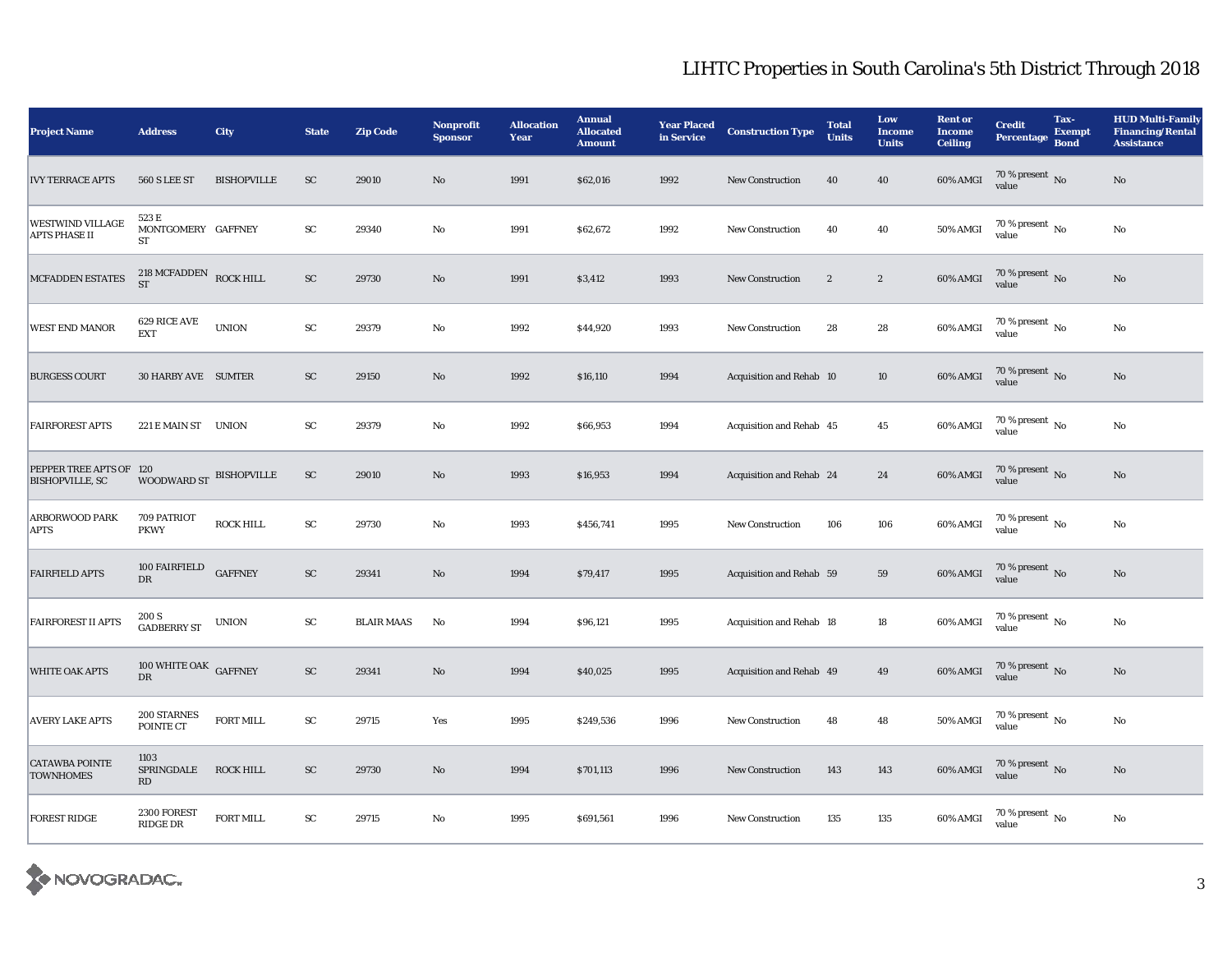| <b>Project Name</b>                                         | <b>Address</b>                  | City               | <b>State</b>               | <b>Zip Code</b> | <b>Nonprofit</b><br><b>Sponsor</b> | <b>Allocation</b><br>Year | <b>Annual</b><br><b>Allocated</b><br><b>Amount</b> | <b>Year Placed</b><br>in Service | <b>Construction Type</b> | <b>Total</b><br><b>Units</b> | Low<br><b>Income</b><br><b>Units</b> | <b>Rent or</b><br><b>Income</b><br><b>Ceiling</b> | <b>Credit</b><br><b>Percentage</b>          | Tax-<br><b>Exempt</b><br><b>Bond</b> | <b>HUD Multi-Family</b><br><b>Financing/Rental</b><br><b>Assistance</b> |
|-------------------------------------------------------------|---------------------------------|--------------------|----------------------------|-----------------|------------------------------------|---------------------------|----------------------------------------------------|----------------------------------|--------------------------|------------------------------|--------------------------------------|---------------------------------------------------|---------------------------------------------|--------------------------------------|-------------------------------------------------------------------------|
| SPRING GARDEN APTS 536 S LEE ST                             |                                 | <b>BISHOPVILLE</b> | SC                         | 29010           | $\mathbf{N}\mathbf{o}$             | 1996                      | \$141,942                                          | 1997                             | New Construction         | 32                           | 32                                   | 60% AMGI                                          | $70\,\%$ present $\,$ No value              |                                      | $\rm No$                                                                |
| IVEYWOOD PARK APTS 112 MARTIN LN GAFFNEY                    |                                 |                    | ${\rm SC}$                 | 29341           | No                                 | 1996                      | \$275,545                                          | 1998                             | <b>New Construction</b>  | 64                           | 64                                   | 60% AMGI                                          | 70 % present $\,$ No $\,$<br>value          |                                      | No                                                                      |
| <b>SOUTH FORGE APTS</b><br>(WAS SPANISH<br><b>GARDENS</b> ) | 230 SC HWY 261 WEDGEFIELD<br>S  |                    | ${\rm SC}$                 | 29168           | $\mathbf{N}\mathbf{o}$             | 1996                      | \$90,520                                           | 1998                             | Acquisition and Rehab 72 |                              | 72                                   | 60% AMGI                                          | $70\,\%$ present $_{\rm No}$                |                                      | $\rm No$                                                                |
| <b>BRIDLE RIDGE APTS</b>                                    | <b>46 BOULWARE</b><br><b>RD</b> | <b>LUGOFF</b>      | ${\rm SC}$                 | 29078           | No                                 | 1997                      | \$175,449                                          | 1999                             | <b>New Construction</b>  | 40                           | 40                                   | 60% AMGI                                          | 70 % present $\,$ No $\,$<br>value          |                                      | $\rm No$                                                                |
| IVEYWOOD PARK APTS 114 MARTIN LN GAFFNEY<br><b>PHASE II</b> |                                 |                    | $\ensuremath{\mathsf{SC}}$ | 29341           | No                                 | 1997                      | \$149,427                                          | 1999                             | <b>New Construction</b>  | 32                           | $32\,$                               | 60% AMGI                                          | $70\,\%$ present $\,$ No value              |                                      | No                                                                      |
| <b>MARKET PLACE APT</b>                                     | 1333 CORONET<br><b>CT</b>       | <b>ROCK HILL</b>   | ${\rm SC}$                 | 29730           | No                                 | 1998                      | \$270,488                                          | 1999                             | Acquisition and Rehab 68 |                              | ${\bf 54}$                           | 60% AMGI                                          | 70 % present $\,$ No $\,$<br>value          |                                      | Yes                                                                     |
| <b>PINERIDGE APTS</b>                                       | 125 PINE ST                     | <b>PROSPERITY</b>  | ${\rm SC}$                 | 29127           | No                                 | 1997                      | \$31,436                                           | 1999                             | Acquisition and Rehab 24 |                              | 24                                   | 60% AMGI                                          | $70\,\%$ present $\,$ No value              |                                      | $\rm No$                                                                |
| ROSE HILL GARDENS<br><b>APTS</b>                            | 175 INDUSTRIAL UNION<br>PARK RD |                    | ${\rm SC}$                 | 29379           | No                                 | 1997                      | \$176,191                                          | 1999                             | <b>New Construction</b>  | 40                           | 40                                   | 60% AMGI                                          | $70\,\%$ present $\,$ No $\,$<br>value      |                                      | $\rm No$                                                                |
| <b>MCALILEY</b>                                             | 120 MAIN ST                     | <b>CHESTER</b>     | ${\rm SC}$                 | 29706           | $\mathbf{N}\mathbf{o}$             | 1998                      | \$89,841                                           | 1999                             | Acquisition and Rehab 22 |                              | 22                                   | $60\%$ AMGI                                       | $70\,\%$ present $\,$ No value              |                                      | $\rm No$                                                                |
| ASHWOOD POINTE<br><b>APTS</b>                               | 224 MOSELEY<br><b>ST</b>        | <b>BISHOPVILLE</b> | ${\bf SC}$                 | 29010           | No                                 | 1999                      | \$199,933                                          | 2000                             | <b>New Construction</b>  | 40                           | 40                                   | 60% AMGI                                          | 70 % present $\hbox{~No}$<br>value          |                                      | $\rm No$                                                                |
| <b>INDIAN HILLS APTS</b>                                    | 1935 DRAYTON<br>${\rm ST}$      | NEWBERRY           | ${\rm SC}$                 | 29108           | $\mathbf{N}\mathbf{o}$             | 2000                      | \$72,593                                           | 2001                             | Acquisition and Rehab 60 |                              | 60                                   | 60% AMGI                                          | <b>Both 30%</b><br>and 70%<br>present value | No                                   | $\rm No$                                                                |
| MILLERS RIDGE APTS                                          | 1000 MILLER<br><b>RIDGE LN</b>  | LANCASTER          | ${\rm sc}$                 | 29720           | No                                 | 1999                      | \$277,443                                          | 2001                             | <b>New Construction</b>  | 72                           | 56                                   | 60% AMGI                                          | 70 % present $\,$ No $\,$<br>value          |                                      | $\rm No$                                                                |
| <b>PARR PLACE</b>                                           | 220 S MAIN ST LANCASTER         |                    | ${\rm SC}$                 | 29720           | No                                 | 1999                      | \$64,562                                           | 2001                             | New Construction         | 13                           | 13                                   | 60% AMGI                                          | $70\,\%$ present $\,$ No value              |                                      | $\rm No$                                                                |
| <b>THE FALLS</b>                                            | 810 DEARBORN<br><b>ST</b>       | <b>GREAT FALLS</b> | ${\rm SC}$                 | 29055           | No                                 | 1999                      | \$37,962                                           | 2001                             | Acquisition and Rehab 10 |                              | 8                                    | 60% AMGI                                          | 70 % present $\,$ No $\,$<br>value          |                                      | $\rm No$                                                                |

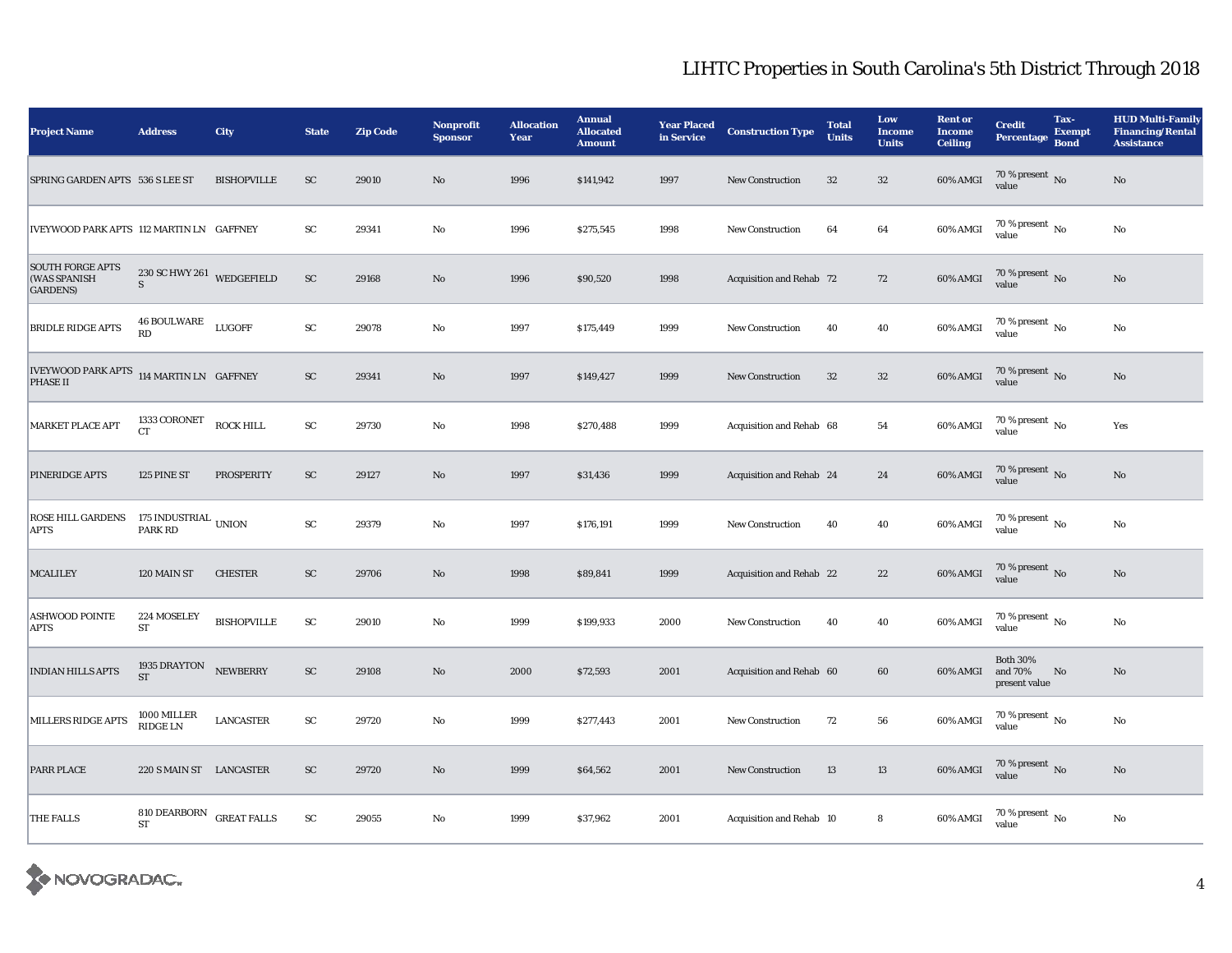| <b>Project Name</b>                                                 | <b>Address</b>                       | <b>City</b>       | <b>State</b>  | <b>Zip Code</b> | Nonprofit<br><b>Sponsor</b> | <b>Allocation</b><br>Year | <b>Annual</b><br><b>Allocated</b><br><b>Amount</b> | <b>Year Placed</b><br>in Service | <b>Construction Type</b>                                | <b>Total</b><br><b>Units</b> | Low<br><b>Income</b><br><b>Units</b> | <b>Rent or</b><br><b>Income</b><br><b>Ceiling</b> | <b>Credit</b><br><b>Percentage</b>          | Tax-<br><b>Exempt</b><br><b>Bond</b> | <b>HUD Multi-Family</b><br><b>Financing/Rental</b><br><b>Assistance</b> |
|---------------------------------------------------------------------|--------------------------------------|-------------------|---------------|-----------------|-----------------------------|---------------------------|----------------------------------------------------|----------------------------------|---------------------------------------------------------|------------------------------|--------------------------------------|---------------------------------------------------|---------------------------------------------|--------------------------------------|-------------------------------------------------------------------------|
| CHESTNUT HILLS APTS $^{206\,\rm E}_{\rm CLAIRBORNE\,ST}$ BLACKSBURG |                                      |                   | ${\rm SC}$    | 29702           | No                          | 2000                      | \$56,373                                           | 2001                             | Acquisition and Rehab 40                                |                              | 40                                   | 60% AMGI                                          | <b>Both 30%</b><br>and 70%<br>present value | No                                   | No                                                                      |
| <b>CARDINAL POINTE</b><br><b>APTS</b>                               | 1711 WALLICK<br>${\rm LN}$           | <b>ROCK HILL</b>  | ${\rm SC}$    | 29732           | No                          | 2001                      | \$319,679                                          | 2003                             | <b>New Construction</b>                                 | 64                           | 64                                   | 60% AMGI                                          | 70 % present $\overline{N_0}$<br>value      |                                      | $\rm No$                                                                |
| FORREST BROOK APTS 106 EAVES WAY YORK                               |                                      |                   | <b>SC</b>     | 29745           | $\mathbf{N}\mathbf{o}$      | 2001                      | \$465,298                                          | 2003                             | <b>New Construction</b>                                 | 56                           | 56                                   | <b>60% AMGI</b>                                   | $70\,\%$ present $_{\rm{No}}$               |                                      | $\mathbf{N}\mathbf{o}$                                                  |
| MULBERRY RIDGE<br><b>APTS</b>                                       | 200W<br><b>CAROLINA ST</b>           | <b>BLACKSBURG</b> | SC            | 29702           | No                          | 2001                      | \$36,606                                           | 2003                             | Acquisition and Rehab 24                                |                              | 24                                   | 60% AMGI                                          | <b>Both 30%</b><br>and 70%<br>present value | No                                   | No                                                                      |
| POPLAR SQUARE APTS 965 MILLER RD SUMTER                             |                                      |                   | <b>SC</b>     | 29150           | $\mathbf{N}\mathbf{o}$      | 2002                      | \$155,775                                          | 2003                             | Acquisition and Rehab 100                               |                              | 100                                  | 60% AMGI                                          | $70\,\%$ present $\,\mathrm{Yes}$ value     |                                      | Yes                                                                     |
| <b>SYCAMORE RUN</b>                                                 | 3038 MILLER ST LANCASTER             |                   | SC            | 29720           | No                          | 2001                      | \$354,993                                          | 2003                             | <b>New Construction</b>                                 | 48                           | 48                                   | 60% AMGI                                          | 70 % present $\,$ No $\,$<br>value          |                                      | $\rm No$                                                                |
| <b>GLENWOOD FALLS</b><br><b>APTS</b>                                | 917 ARCHIE ST FORT MILL              |                   | ${\rm SC}$    | 29715           | Yes                         | 2004                      | \$356,942                                          | 2004                             | <b>New Construction</b>                                 | 48                           | 48                                   | <b>60% AMGI</b>                                   | $70\,\%$ present $\,$ No value              |                                      | $\rm No$                                                                |
| <b>HICKORY HOLLOW</b>                                               | 1000 CASHEW<br>LN                    | <b>SUMTER</b>     | ${\rm SC}$    | 29153           | No                          | 2003                      | \$458,354                                          | 2004                             | <b>New Construction</b>                                 | 64                           | 64                                   | 60% AMGI                                          | 70 % present $\,$ No $\,$<br>value          |                                      | No                                                                      |
| <b>NEWBERRY SENIOR</b><br><b>HOUSING</b>                            | 1306 HUNT ST NEWBERRY                |                   | $\mathbf{SC}$ | 29108           | No                          | 2002                      | \$167,480                                          | 2004                             | Both New Construction 35<br>and $\mathrm{A}/\mathrm{R}$ |                              | $35\,$                               | 60% AMGI                                          | $70\,\%$ present $\,$ No value              |                                      | $\rm No$                                                                |
| <b>CAMDEN COVE APTS</b>                                             | 328 BALLFIELD<br>RD                  | <b>CAMDEN</b>     | ${\rm SC}$    | 29020           | Yes                         | 2003                      | \$155,996                                          | 2005                             | <b>New Construction</b>                                 | 30                           | 30                                   | 60% AMGI                                          | 70 % present $\hbox{~No}$<br>value          |                                      | $\rm No$                                                                |
| <b>COURTYARD AT</b><br><b>HIGHLAND PARK</b>                         | 923 STANDARD<br>$\operatorname{ST}$  | <b>ROCK HILL</b>  | ${\rm SC}$    | 29730           | No                          | 2001                      | \$326,980                                          | 2005                             | Acquisition and Rehab 116                               |                              | 116                                  | 60% AMGI                                          | $70\,\%$ present $\,$ Yes value             |                                      | $\mathbf{N}\mathbf{o}$                                                  |
| <b>FIELDALE</b>                                                     | 415 COUSAR ST BISHOPVILLE            |                   | SC            | 29010           | No                          | 2003                      | \$114,491                                          | 2005                             | <b>New Construction</b>                                 | 30                           | 30                                   | 60% AMGI                                          | 70 % present $\,$ No $\,$<br>value          |                                      | $\mathbf{N}\mathbf{o}$                                                  |
| <b>UNION MILL</b><br><b>CROSSING</b>                                | 120 N BOYCE ST UNION                 |                   | ${\rm SC}$    | 29379           | No                          | 2003                      | \$314,915                                          | 2005                             | <b>New Construction</b>                                 | 40                           | 40                                   | 60% AMGI                                          | 70 % present $\,$ No $\,$<br>value          |                                      | $\rm No$                                                                |
| <b>LANCASTER ASSOC</b><br>(LANCASTER MANOR)                         | 201<br>CHESTERFIELD LANCASTER<br>AVE |                   | ${\rm SC}$    | 29720           | Yes                         | 2005                      | \$272,131                                          | 2006                             | Acquisition and Rehab 66                                |                              | 66                                   | 60% AMGI                                          | <b>Both 30%</b><br>and 70%<br>present value | No                                   | Yes                                                                     |

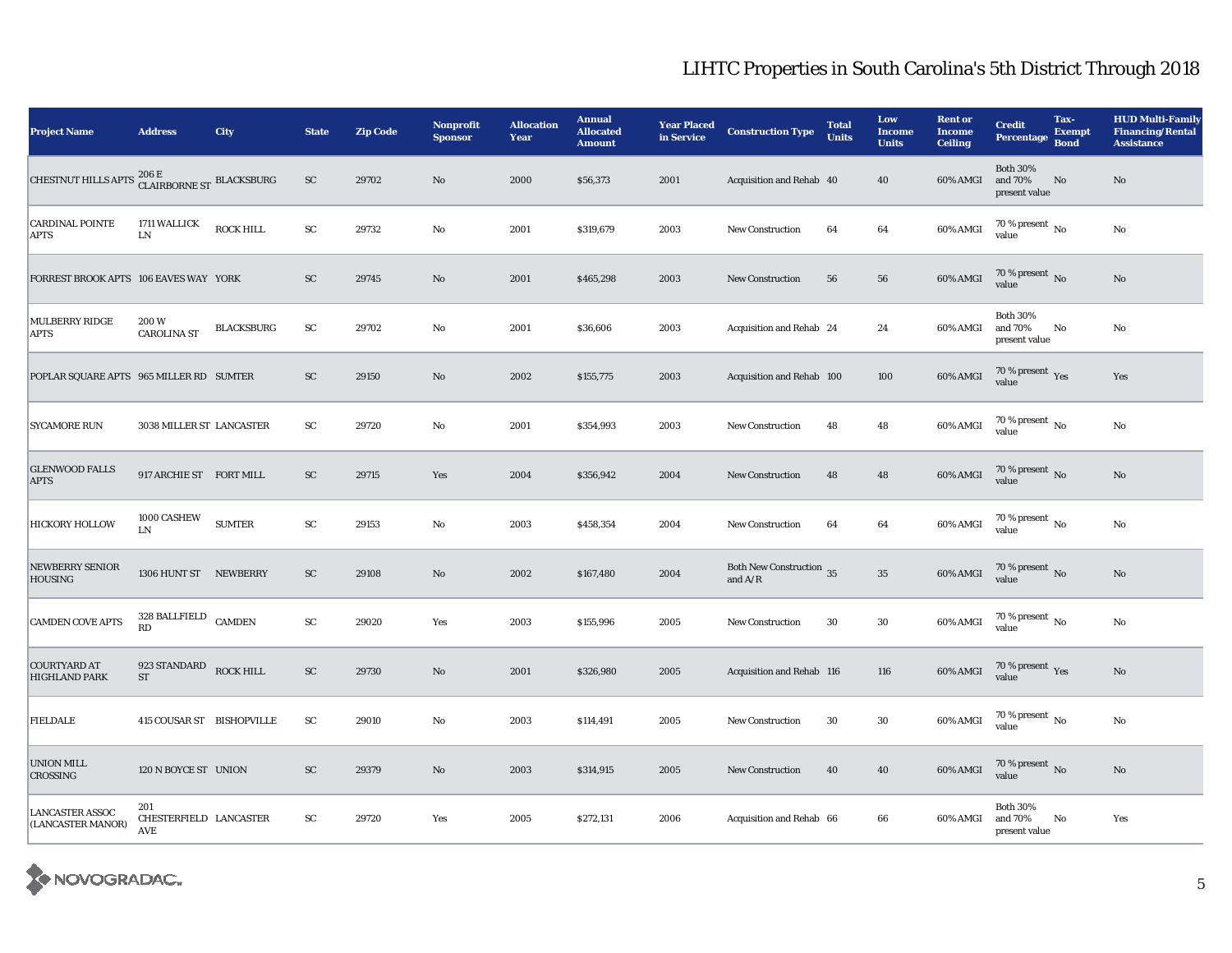| <b>Project Name</b>                            | <b>Address</b>                           | City             | <b>State</b> | <b>Zip Code</b> | Nonprofit<br><b>Sponsor</b> | <b>Allocation</b><br>Year | <b>Annual</b><br><b>Allocated</b><br><b>Amount</b> | <b>Year Placed</b><br>in Service | <b>Construction Type</b> | <b>Total</b><br><b>Units</b> | Low<br><b>Income</b><br><b>Units</b> | <b>Rent or</b><br><b>Income</b><br><b>Ceiling</b> | <b>Credit</b><br><b>Percentage</b>      | Tax-<br><b>Exempt</b><br><b>Bond</b> | <b>HUD Multi-Family</b><br><b>Financing/Rental</b><br><b>Assistance</b> |
|------------------------------------------------|------------------------------------------|------------------|--------------|-----------------|-----------------------------|---------------------------|----------------------------------------------------|----------------------------------|--------------------------|------------------------------|--------------------------------------|---------------------------------------------------|-----------------------------------------|--------------------------------------|-------------------------------------------------------------------------|
| <b>AZALEA GARDENS</b>                          | 200 MONROE<br><b>HWY</b>                 | <b>LANCASTER</b> | SC           | 29720           | No                          | 2004                      | \$197,271                                          | 2006                             | <b>New Construction</b>  | 36                           | 36                                   | 60% AMGI                                          | $70\,\%$ present $\,$ No value          |                                      | No                                                                      |
| WELLINGTON SQUARE WELLINGTON YORK              | 1246<br>SQ DR                            |                  | ${\rm SC}$   | 29745           | No                          | 2004                      | \$236,437                                          | 2006                             | <b>New Construction</b>  | 50                           | 40                                   | 60% AMGI                                          | 70 % present $\,$ No $\,$<br>value      |                                      | $\rm No$                                                                |
| <b>CHESTER</b><br>TOWNHOUSES PHASE I HWY       | 628 LANCASTER CHESTER                    |                  | ${\rm SC}$   | 29706           | $\rm No$                    | 2005                      | \$70,130                                           | 2007                             | Acquisition and Rehab 62 |                              | 62                                   | 60% AMGI                                          | $30\,\%$ present $\,$ No value          |                                      | $\rm No$                                                                |
| <b>CHESTER</b><br><b>TOWNHOUSES PHASE</b><br>Ш | 628 LANCASTER CHESTER<br><b>HWY</b>      |                  | ${\rm SC}$   | 29706           | No                          | 2005                      | \$79,992                                           | 2007                             | Acquisition and Rehab 52 |                              | 52                                   | 60% AMGI                                          | $30$ % present $_{\rm No}$<br>value     |                                      | No                                                                      |
| <b>INNSBROOK</b><br><b>COMMONS</b>             | 514 INNSBROOK ROCK HILL COMMONS CIR      |                  | ${\rm SC}$   | 29730           | $\mathbf{N}\mathbf{o}$      | 2005                      | \$594,796                                          | 2007                             | New Construction         | 72                           | 72                                   | 60% AMGI                                          | 70 % present $\overline{N}$ 0<br>value  |                                      | $\rm No$                                                                |
| <b>MILLER GROVE</b>                            | 2017 MILLER ST LANCASTER                 |                  | ${\rm SC}$   | 29720           | No                          | 2005                      | \$422,040                                          | 2007                             | <b>New Construction</b>  | 48                           | 48                                   | 60% AMGI                                          | 70 % present $\,$ No $\,$<br>value      |                                      | No                                                                      |
| PALMETTO POINTE<br><b>APTS</b>                 | <b>PALMETTO</b><br>POINTE DR             | <b>NEWBERRY</b>  | SC           | 29108           | No                          | 2005                      | \$466,981                                          | 2007                             | <b>New Construction</b>  | 48                           | 48                                   | 60% AMGI                                          | $70\,\%$ present $\,$ No value          |                                      | No                                                                      |
| WALL ST GREEN APTS                             | $970$ WOLF PACK $$\rm \,SUMTER$$ CT      |                  | ${\rm SC}$   | 29150           | No                          | 2005                      | \$458,798                                          | 2007                             | <b>New Construction</b>  | 64                           | 64                                   | 60% AMGI                                          | 70 % present $\,$ No $\,$<br>value      |                                      | $\rm No$                                                                |
| <b>ASHLEY PARK APTS</b>                        | $214$ CHAPPELL $\quad$ BISHOPVILLE<br>DR |                  | ${\rm SC}$   | 29010           | $\mathbf{N}\mathbf{o}$      | 2007                      | \$64,406                                           | 2008                             | Acquisition and Rehab 32 |                              | $32\,$                               | 60% AMGI                                          | $30\,\%$ present $\,\mathrm{Yes}$ value |                                      | $\rm No$                                                                |
| <b>CASTLEWOOD APTS</b>                         | 200<br>CASTLEWOOD WINNSBORO<br>DR        |                  | ${\rm SC}$   | 29180           | No                          | 2007                      | \$195,695                                          | 2008                             | <b>New Construction</b>  | 96                           | 96                                   | 60% AMGI                                          | $30$ % present $\,$ $\rm Yes$<br>value  |                                      | No                                                                      |
| <b>HERITAGE SQUARE</b><br><b>APTS</b>          | 2604 MYRTLE<br><b>ST</b>                 | <b>NEWBERRY</b>  | ${\rm SC}$   | 29108           | No                          | 2007                      | \$118,197                                          | 2008                             | Acquisition and Rehab 52 |                              | 52                                   | 60% AMGI                                          | $30\,\%$ present $\,\mathrm{Yes}$ value |                                      | $\rm No$                                                                |
| NORTHWEST APTS                                 | <b>3058 NW APT</b><br>DR                 | <b>LANCASTER</b> | ${\rm SC}$   | 29720           | No                          | 2007                      | \$104,318                                          | 2008                             | Acquisition and Rehab 72 |                              | 72                                   | 60% AMGI                                          | $30$ % present $\,$ $\rm Yes$<br>value  |                                      | $\rm No$                                                                |
| <b>RYAN PARK APTS</b>                          | 400 BONNER<br><b>LAKE RD</b>             | <b>GAFFNEY</b>   | ${\rm SC}$   | 29340           | No                          | 1988                      | \$94,141                                           | 2008                             | Acquisition and Rehab 48 |                              | 48                                   | 60% AMGI                                          | $30\,\%$ present $\,\mathrm{Yes}$ value |                                      | $\mathbf{N}\mathbf{o}$                                                  |
| <b>SHERWOOD FOREST</b><br><b>APTS PHASE I</b>  | 710 CAMBRIDGE $_{\rm LUGOFF}$<br>LN      |                  | ${\rm SC}$   | 29078           | No                          | 2007                      | \$193,144                                          | 2008                             | Acquisition and Rehab 96 |                              | 96                                   | 60% AMGI                                          | $30$ % present $\,$ $\rm Yes$<br>value  |                                      | $\rm No$                                                                |

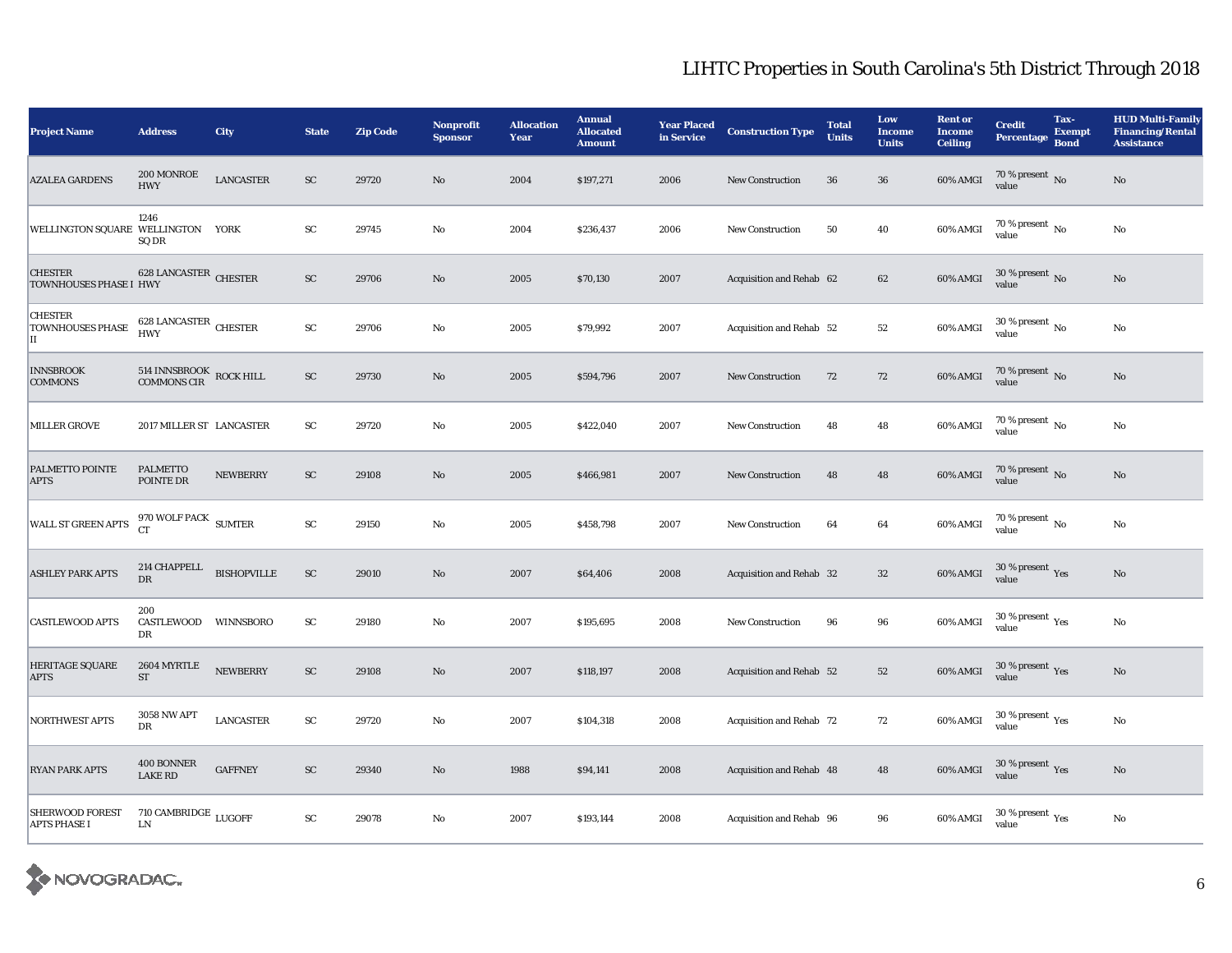| <b>Project Name</b>                                           | <b>Address</b>                                   | City               | <b>State</b> | <b>Zip Code</b> | Nonprofit<br><b>Sponsor</b> | <b>Allocation</b><br>Year | <b>Annual</b><br><b>Allocated</b><br><b>Amount</b> | <b>Year Placed</b><br>in Service | <b>Construction Type</b> | <b>Total</b><br><b>Units</b> | Low<br><b>Income</b><br><b>Units</b> | <b>Rent or</b><br><b>Income</b><br><b>Ceiling</b> | <b>Credit</b><br><b>Percentage</b>          | Tax-<br><b>Exempt</b><br><b>Bond</b> | <b>HUD Multi-Family</b><br><b>Financing/Rental</b><br><b>Assistance</b> |
|---------------------------------------------------------------|--------------------------------------------------|--------------------|--------------|-----------------|-----------------------------|---------------------------|----------------------------------------------------|----------------------------------|--------------------------|------------------------------|--------------------------------------|---------------------------------------------------|---------------------------------------------|--------------------------------------|-------------------------------------------------------------------------|
| <b>SPRINGCREEK APTS</b>                                       | 1004 MINERAL SUMTER<br><b>CIR</b>                |                    | ${\rm SC}$   | 29153           | $\mathbf{N}\mathbf{o}$      | 2006                      | \$599,998                                          | 2008                             | <b>New Construction</b>  | 60                           | 60                                   | 60% AMGI                                          | $70\,\%$ present $\,$ No value              |                                      | $\rm No$                                                                |
| THE MANOR                                                     | $402$ N CATAWBA $_{\rm LANCASTER}$<br><b>ST</b>  |                    | ${\rm SC}$   | 29720           | No                          | 2007                      | \$66,508                                           | 2008                             | Acquisition and Rehab 16 |                              | 16                                   | 60% AMGI                                          | <b>Both 30%</b><br>and 70%<br>present value | No                                   | No                                                                      |
| YORK TOWNHOUSES                                               | $500\,$ RAILROAD<br>AVE                          | YORK               | ${\rm SC}$   | 29745           | $\mathbf{N}\mathbf{o}$      | 2007                      | \$214,639                                          | 2008                             | Acquisition and Rehab 46 |                              | 46                                   | 60% AMGI                                          | <b>Both 30%</b><br>and 70%<br>present value | No                                   | $\mathbf{N}\mathbf{o}$                                                  |
| <b>BROOKSIDE MANOR</b><br><b>APTS</b>                         | 1871<br><b>BROOKSIDE</b><br>$\operatorname{MNR}$ | <b>NEWBERRY</b>    | ${\rm SC}$   | 29108           | No                          | 2008                      | \$84,517                                           | 2009                             | <b>New Construction</b>  | 42                           | 42                                   | $60\%$ AMGI                                       | $30$ % present $\,$ $\rm Yes$<br>value      |                                      | $\rm No$                                                                |
| <b>CHERRY-LAUREL</b>                                          | 140 HARDIN ST ROCK HILL                          |                    | SC           | 29730           | No                          | 2007                      | \$539,727                                          | 2009                             | <b>New Construction</b>  | 42                           | 42                                   | <b>60% AMGI</b>                                   | 70 % present $\,$ No $\,$<br>value          |                                      | No                                                                      |
| <b>HUNTER BAY</b>                                             | 69 HUNTER ST YORK                                |                    | ${\rm SC}$   | 29745           | No                          | 2007                      | \$425,075                                          | 2009                             | <b>New Construction</b>  | 40                           | 40                                   | 60% AMGI                                          | <b>Both 30%</b><br>and 70%<br>present value | No                                   | No                                                                      |
| MANOR YORK SENIOR 1127 MANOR<br><b>RESIDENCES</b>             | <b>CLOSE DR</b>                                  | ROCK HILL          | ${\rm SC}$   | 29730           | No                          | 2007                      | \$650,000                                          | 2009                             | <b>New Construction</b>  | 72                           | 57                                   | 60% AMGI                                          | $70\,\%$ present $\,$ No value              |                                      | $\mathbf{N}\mathbf{o}$                                                  |
| <b>NEWBERRY GREEN</b><br><b>APTS</b>                          | 411 MONROE ST NEWBERRY                           |                    | ${\rm SC}$   | 29108           | No                          | 2007                      | \$407,303                                          | 2009                             | <b>New Construction</b>  | 44                           | 44                                   | 60% AMGI                                          | 70 % present $\,$ No $\,$<br>value          |                                      | $\rm No$                                                                |
| <b>BROOKHOLLOW</b><br>PLACE (2009 TCEX<br><b>EXCH FUNDS</b> ) | 985 JUBILEE DR SUMTER                            |                    | ${\rm SC}$   | 29150           | $\rm No$                    | 2009                      | \$643,728                                          | 2010                             | New Construction         | 64                           | 64                                   | 60% AMGI                                          | $70\,\%$ present $\,$ No value              |                                      | $\rm No$                                                                |
| <b>BUENA VISTA APTS</b><br><b>PHASE II</b>                    | 726 RICE AVE<br><b>EXT</b>                       | <b>UNION</b>       | ${\rm SC}$   | 29379           | No                          | 2008                      | \$195,283                                          | 2010                             | <b>New Construction</b>  | 96                           | 96                                   | 60% AMGI                                          | $30$ % present $\,$ $\rm Yes$<br>value      |                                      | $\rm No$                                                                |
| <b>HALLMARK AT</b><br><b>TRUESDALE</b>                        | <b>186 ROY</b><br>TRUESDELL RD                   | LUGOFF             | ${\rm SC}$   | 29078           | No                          | 2009                      | \$764,492                                          | 2010                             | <b>New Construction</b>  | 64                           | 64                                   | $60\%$ AMGI                                       | $70\,\%$ present $\,$ No value              |                                      | $\rm No$                                                                |
| HUNTINGTON SQUARE 100<br>ADTS<br><b>APTS</b>                  | SQ DR                                            |                    | ${\rm SC}$   | 29341           | No                          | 2008                      | \$103,861                                          | 2010                             | Acquisition and Rehab 48 |                              | 48                                   | 60% AMGI                                          | 30 % present $\rm\,Yes$<br>value            |                                      | $\rm No$                                                                |
| <b>JERINE APTS</b>                                            | 311<br><b>SUBERTOWN</b><br>RD                    | <b>WHITMIRE</b>    | ${\rm SC}$   | 29178           | No                          | 2008                      | \$49,417                                           | 2010                             | Acquisition and Rehab 24 |                              | 24                                   | 60% AMGI                                          | $30\,\%$ present $\,\mathrm{Yes}$ value     |                                      | $\rm No$                                                                |
| MELROSE LANE APTS                                             | 300 SUNSET<br>AVE                                | <b>GREAT FALLS</b> | ${\rm SC}$   | 29055           | No                          | 2008                      | \$58,431                                           | 2010                             | Acquisition and Rehab 24 |                              | 24                                   | 60% AMGI                                          | 30 % present $\rm\thinspace_{Yes}$<br>value |                                      | $\mathbf{N}\mathbf{o}$                                                  |

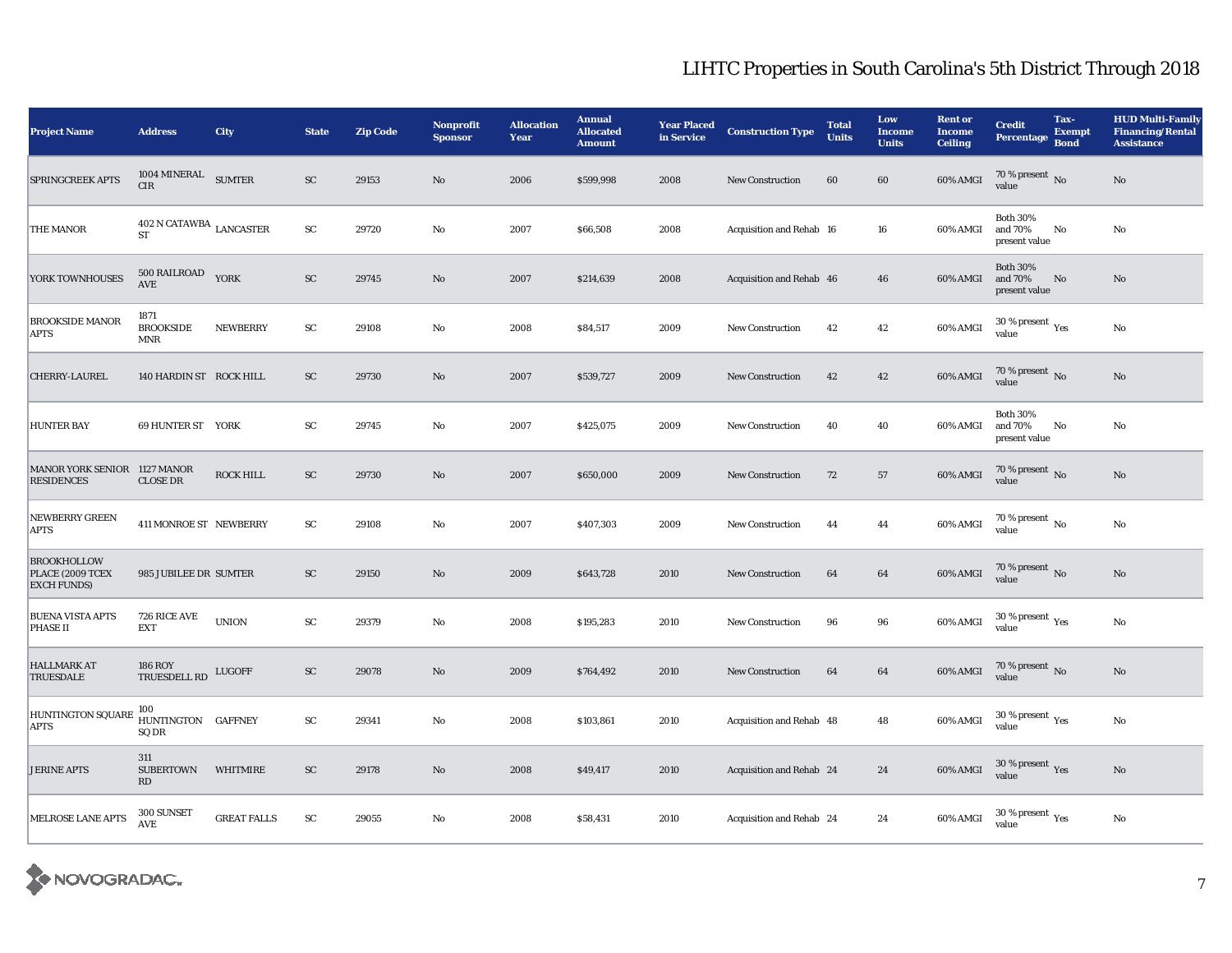| <b>Project Name</b>                                                                       | <b>Address</b>                               | City             | <b>State</b>  | <b>Zip Code</b>  | <b>Nonprofit</b><br><b>Sponsor</b> | <b>Allocation</b><br>Year | <b>Annual</b><br><b>Allocated</b><br><b>Amount</b> | <b>Year Placed</b><br>in Service | <b>Construction Type</b>              | <b>Total</b><br><b>Units</b> | Low<br><b>Income</b><br><b>Units</b> | <b>Rent or</b><br><b>Income</b><br><b>Ceiling</b> | <b>Credit</b><br><b>Percentage</b>          | Tax-<br><b>Exempt</b><br><b>Bond</b> | <b>HUD Multi-Family</b><br><b>Financing/Rental</b><br><b>Assistance</b> |
|-------------------------------------------------------------------------------------------|----------------------------------------------|------------------|---------------|------------------|------------------------------------|---------------------------|----------------------------------------------------|----------------------------------|---------------------------------------|------------------------------|--------------------------------------|---------------------------------------------------|---------------------------------------------|--------------------------------------|-------------------------------------------------------------------------|
| ${\small\texttt{SPRINGHOLLOW}}\xspace(2009 1010\text{ TUPELO LN}$ SUMTER TCEX EXCH FUNDS) |                                              |                  | $\mathbf{SC}$ | 29153            | No                                 | 2009                      | \$562,738                                          | 2010                             | Acquisition and Rehab 32              |                              | 32                                   | 60% AMGI                                          | 70 % present $\overline{N}$ 0<br>value      |                                      | No                                                                      |
| STEEPLECHASE APTS                                                                         | 1801 HASTY RD CAMDEN                         |                  | ${\rm SC}$    | 29020            | No                                 | 2008                      | \$210,210                                          | 2010                             | Acquisition and Rehab 94              |                              | 94                                   | 60% AMGI                                          | 30 % present $\rm\thinspace_{Yes}$<br>value |                                      | $\rm No$                                                                |
| TIMMONS VILLAGE<br><b>APTS</b>                                                            | 13 TIMMONS ST LYNCHBURG                      |                  | ${\rm SC}$    | 29080            | No                                 | 2008                      | \$43,558                                           | 2010                             | <b>New Construction</b>               | 18                           | 18                                   | 60% AMGI                                          | $30\,\%$ present $\,\mathrm{Yes}$ value     |                                      | No                                                                      |
| WOODLAWN MANOR<br><b>APTS</b>                                                             | 222 S BOYCE ST UNION                         |                  | ${\rm SC}$    | 29379            | No                                 | 2008                      | \$70,288                                           | 2010                             | <b>New Construction</b>               | 24                           | 24                                   | 60% AMGI                                          | 30 % present $\rm \gamma_{\rm es}$<br>value |                                      | $\rm No$                                                                |
| <b>COTTON MILL</b><br>VILLAGE (2009 TCEX 615 E MAIN ST ROCK HILL<br><b>EXCH FUNDS)</b>    |                                              |                  | ${\rm SC}$    | 29730            | No                                 | 2009                      | \$750,000                                          | 2011                             | Both New Construction 39<br>and $A/R$ |                              | 39                                   | 60% AMGI                                          | <b>Both 30%</b><br>and 70%<br>present value | No                                   | $\mathbf{N}\mathbf{o}$                                                  |
| PALMETTO PLACE<br><b>APTS</b>                                                             | 2901 PARDUE ST LANCASTER                     |                  | ${\rm SC}$    | <b>JEFF LYON</b> | $\rm No$                           | 2009                      | \$713,324                                          | 2011                             | Acquisition and Rehab 165             |                              | 165                                  | 60% AMGI                                          | <b>Both 30%</b><br>and 70%<br>present value | No                                   | Yes                                                                     |
| <b>ROCK POINTE</b>                                                                        | 2357<br>RIDGEROCK LN                         | <b>ROCK HILL</b> | ${\rm SC}$    | 29732            | $\mathbf{N}\mathbf{o}$             | 2010                      | \$666,677                                          | 2011                             | <b>New Construction</b>               | 48                           | 48                                   | 60% AMGI                                          | $70\,\%$ present $\,$ No value              |                                      | $\rm No$                                                                |
| <b>BRITTANY MANOR</b>                                                                     | 296<br>MEANSVILLE<br>RD                      | UNION            | SC            | 29379            | No                                 | 2010                      | \$653,278                                          | 2012                             | Acquisition and Rehab 78              |                              | 78                                   | 60% AMGI                                          | <b>Both 30%</b><br>and 70%<br>present value | No                                   | No                                                                      |
| <b>BRIDLE STATION</b>                                                                     | <b>44 BOULWARE</b><br>$\mathbf{R}\mathbf{D}$ | LUGOFF           | ${\rm SC}$    | 29078            | Yes                                | 2011                      | \$657,011                                          | 2012                             | <b>New Construction</b>               | 48                           | 48                                   | 60% AMGI                                          | $70\,\%$ present $\,$ No value              |                                      | $\rm No$                                                                |
| PEBBLEBROOK PLACE                                                                         | 1000<br>PEBBLEBROOK NEWBERRY<br>DR           |                  | ${\rm SC}$    | 29108            | No                                 | 2012                      | \$697,521                                          | 2013                             | <b>New Construction</b>               | 48                           | 48                                   | 60% AMGI                                          | 70 % present $\,$ No $\,$<br>value          |                                      | No                                                                      |
| <b>RIVERS EDGE APTS</b>                                                                   | 971 WATEREE<br><b>BLVD</b>                   | <b>CAMDEN</b>    | SC            | 29020            | No                                 | 2012                      | \$570,630                                          | 2013                             | Acquisition and Rehab 80              |                              | 80                                   | 60% AMGI                                          | <b>Both 30%</b><br>and 70%<br>present value | No                                   | Yes                                                                     |
| ROCK POINTE II                                                                            | 2373 EBENEZER<br>RD                          | ROCK HILL        | ${\rm SC}$    | 29732            | No                                 | 2012                      | \$566,370                                          | 2013                             | <b>New Construction</b>               | 40                           | 40                                   | 60% AMGI                                          | 70 % present $\,$ No $\,$<br>value          |                                      | $\rm No$                                                                |
| COTTAGES AT AZALEA                                                                        | <b>100 POND</b><br><b>RIDGE LN</b>           | LANCASTER        | ${\rm SC}$    | 29720            | No                                 | 2011                      | \$606,202                                          | 2013                             | <b>New Construction</b>               | 48                           | 48                                   | $60\%$ AMGI                                       | $70\,\%$ present $\,$ No value              |                                      | No                                                                      |
| PEACHTREE APTS                                                                            | 100 KILLION DR GAFFNEY                       |                  | SC            | 29340            | $\rm No$                           | 2012                      | \$28,217                                           | 2014                             | Acquisition and Rehab 28              |                              | 28                                   | 60% AMGI                                          | 70 % present $\,$ No $\,$<br>value          |                                      | No                                                                      |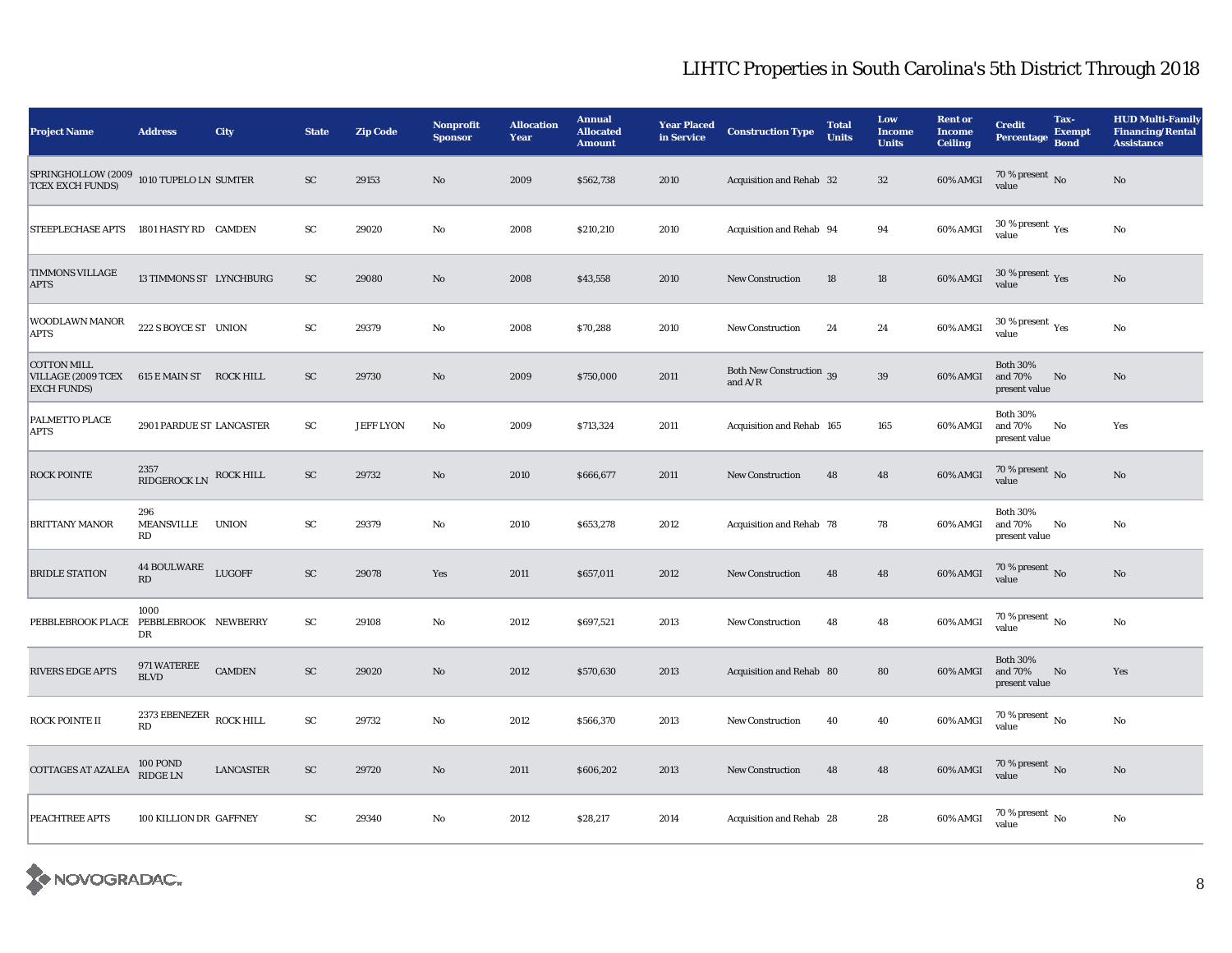| <b>Project Name</b>                                                                  | <b>Address</b>                                      | City               | <b>State</b> | <b>Zip Code</b> | <b>Nonprofit</b><br><b>Sponsor</b> | <b>Allocation</b><br>Year | <b>Annual</b><br><b>Allocated</b><br><b>Amount</b> | <b>Year Placed</b><br>in Service | <b>Construction Type</b> | <b>Total</b><br><b>Units</b> | Low<br><b>Income</b><br><b>Units</b> | <b>Rent or</b><br><b>Income</b><br><b>Ceiling</b> | <b>Credit</b><br><b>Percentage</b>          | Tax-<br><b>Exempt</b><br><b>Bond</b> | <b>HUD Multi-Family</b><br><b>Financing/Rental</b><br><b>Assistance</b> |
|--------------------------------------------------------------------------------------|-----------------------------------------------------|--------------------|--------------|-----------------|------------------------------------|---------------------------|----------------------------------------------------|----------------------------------|--------------------------|------------------------------|--------------------------------------|---------------------------------------------------|---------------------------------------------|--------------------------------------|-------------------------------------------------------------------------|
| <b>LAURELWOOD</b><br><b>APARTMENTS I AND II</b>                                      | 16A<br>LAURELWOOD WINNSBORO<br><b>COURT</b>         |                    | SC           | 29180           | No                                 | 2014                      | \$157,092                                          | 2015                             | Acquisition and Rehab 64 |                              | 64                                   | 60% AMGI                                          | 30 % present $\,$ $\rm Yes$<br>value        |                                      | No                                                                      |
| PINERIDGE<br><b>APARTMENTS</b>                                                       | <b>125 PINE</b><br><b>STREET</b>                    | PROSPERITY         | SC           | 29127           | No                                 | 2014                      | \$51,958                                           | 2015                             | Acquisition and Rehab 24 |                              | 24                                   | 60% AMGI                                          | $30$ % present $\,$ $\rm Yes$<br>value      |                                      | No                                                                      |
| <b>RIVERWINDS</b><br><b>APARTMENTS</b>                                               | 1324 OLD RIVER CAMDEN<br>ROAD                       |                    | ${\rm SC}$   | 29020           | No                                 | 2014                      | \$115,017                                          | 2015                             | Acquisition and Rehab 48 |                              | $\bf 48$                             | 60% AMGI                                          | 30 % present $\,$ Yes<br>value              |                                      | $\rm No$                                                                |
| <b>STONEGATE</b><br><b>APARTMENTS M14-</b><br>SG450975                               | $700$ STONEGATE $_{\rm CLOVER}$<br><b>DRIVE</b>     |                    | ${\rm SC}$   | 29710           | No                                 | 2014                      | \$103,482                                          | 2015                             | Acquisition and Rehab 44 |                              | 44                                   | 60% AMGI                                          | $30$ % present $\,$ $\rm Yes$<br>value      |                                      | $\rm No$                                                                |
| <b>WALL STREET GREEN</b><br>PHASE II                                                 | 970 WOLFPACK SUMTER<br><b>COURT</b>                 |                    | <b>SC</b>    | 29150           | No                                 | 2013                      | \$416,517                                          | 2015                             | <b>New Construction</b>  | 32                           | 32                                   | 60% AMGI                                          | 70 % present $\overline{N}$<br>value        |                                      | No                                                                      |
| <b>HAZELHURST</b><br><b>TOWNHOMES</b>                                                | 1014 HURST<br>$\ensuremath{\mathsf{CIRCLE}}$        | <b>YORK</b>        | ${\rm sc}$   | 29745           | No                                 | 2014                      | \$444,977                                          | 2016                             | <b>New Construction</b>  | 28                           | 28                                   | 60% AMGI                                          | 70 % present $\,$ No $\,$<br>value          |                                      | No                                                                      |
| <b>DEERWOOD</b><br><b>APARTMENTS (FKA</b><br><b>WINNSBORO</b><br><b>APARTMENTS</b> ) | 647 US<br>HIGHWAY 321<br><b>BYPASS</b>              | WINNSBORO          | <b>SC</b>    | 29180           | No                                 | 2014                      | \$489,368                                          | 2016                             | Acquisition and Rehab 72 |                              | 72                                   | 60% AMGI                                          | <b>Both 30%</b><br>and 70%<br>present value | No                                   | No                                                                      |
| <b>BLACKSBURG</b><br><b>TERRACE</b><br><b>APARTMENTS</b>                             | 208 WEST<br>CAROLINA<br><b>STREET</b>               | <b>BLACKSBURG</b>  | ${\rm sc}$   | 29702           | No                                 | 2015                      | \$196,870                                          | 2016                             | Acquisition and Rehab 32 |                              | 32                                   | 60% AMGI                                          | <b>Both 30%</b><br>and 70%<br>present value | No                                   | No                                                                      |
| <b>CEDARBROOK</b><br><b>APARTMENTS</b>                                               | 819 WEST<br><b>DEKALB</b><br><b>STREET</b>          | <b>CAMDEN</b>      | ${\rm SC}$   | 29020           | No                                 | 2015                      | \$742,971                                          | 2017                             | <b>New Construction</b>  | 60                           | 60                                   | 60% AMGI                                          | 70 % present<br>value                       |                                      | Yes                                                                     |
| <b>KEENAN OAKS M15-</b><br>SG450995                                                  | 213 KEENAN<br><b>AVENUE</b>                         | <b>UNION</b>       | ${\rm sc}$   | 29379           | No                                 | 2015                      | \$596,197                                          | 2017                             | <b>New Construction</b>  | 40                           | 40                                   | 60% AMGI                                          | 70 % present<br>value                       |                                      | $\rm No$                                                                |
| <b>CANTERBURY</b><br><b>APARTMENTS</b>                                               | 103 EAST<br>CANTERBURY CAMDEN<br>LANE               |                    | SC           | 29020           | No                                 | 2016                      | \$88,387                                           | 2017                             | Acquisition and Rehab 36 |                              | 36                                   | 60% AMGI                                          | 30 % present<br>value                       |                                      | No                                                                      |
| <b>EVANS KNOLL</b><br><b>APARTMENTS</b>                                              | <b>701 WEST</b><br><b>MOULTRIE</b><br><b>STREET</b> | WINNSBORO          | ${\rm SC}$   | 29180           | No                                 | 2016                      | \$130,818                                          | 2017                             | Acquisition and Rehab 36 |                              | 36                                   | 60% AMGI                                          | 30 % present<br>value                       |                                      | No                                                                      |
| <b>OAKLAND</b><br><b>PLANTATION</b>                                                  | 5501 EDGEHILL SUMTER<br><b>ROAD</b>                 |                    | <b>SC</b>    | 29154           | No                                 | 2016                      | \$130,818                                          | 2017                             | Acquisition and Rehab 72 |                              | 72                                   | 60% AMGI                                          | 30 % present<br>value                       |                                      | No                                                                      |
| <b>WOODSIDE</b><br><b>APARTMENTS</b>                                                 | 210 ROLAND<br><b>STREET</b>                         | <b>BISHOPVILLE</b> | ${\rm SC}$   | 29010           | No                                 | 2016                      | \$84,894                                           | 2017                             | Acquisition and Rehab 48 |                              | 48                                   | 60% AMGI                                          | 30 % present<br>value                       |                                      | $\rm No$                                                                |